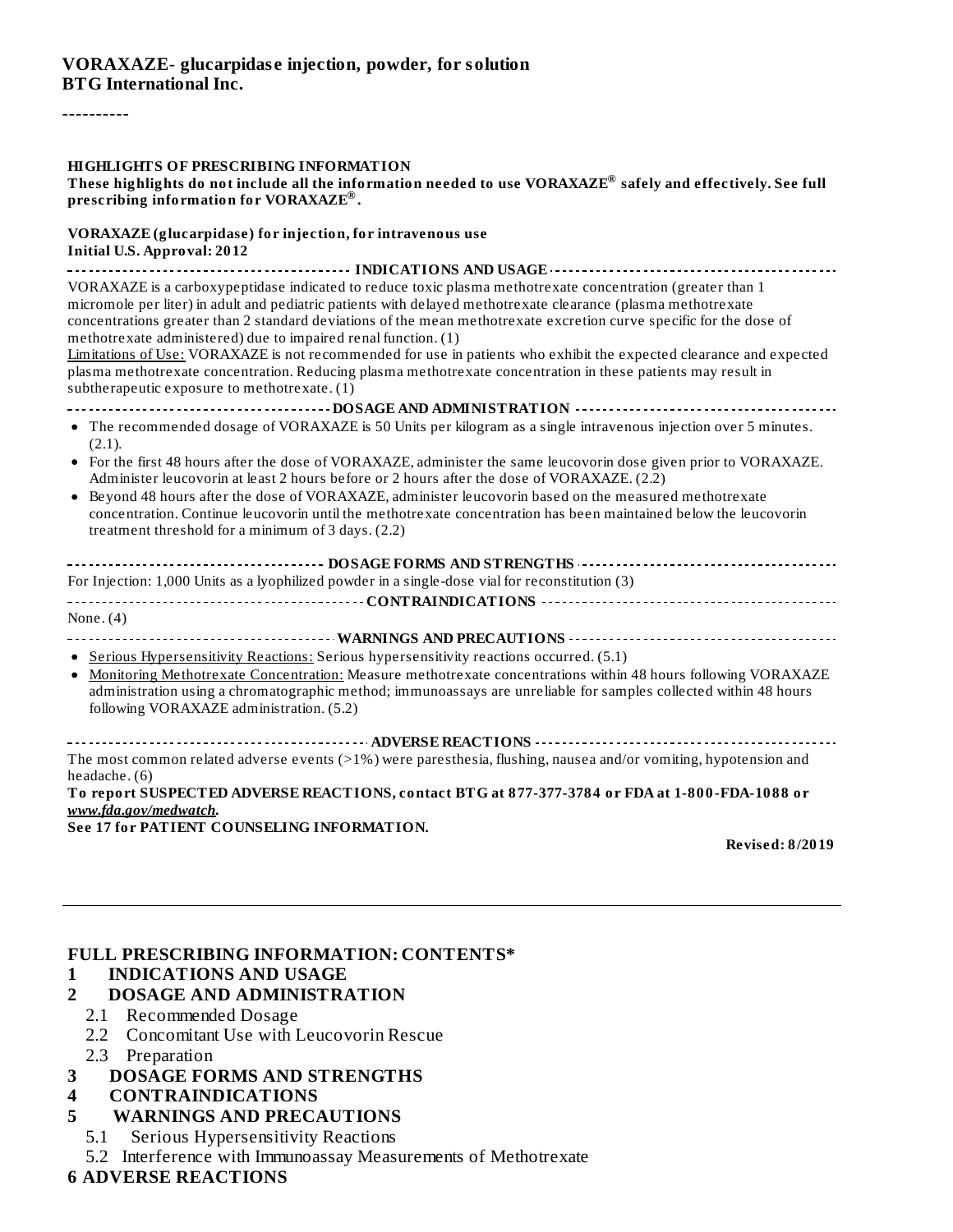- 6.1 Clinical Trials Experience
- 6.2 Immunogenicity
- **7 DRUG INTERACTIONS**
	- 7.1 Effects of VORAXAZE on Leucovorin
	- 7.2 Effect of VORAXAZE on Measurement of Methotrexate Concentration

## **8 USE IN SPECIFIC POPULATIONS**

- 8.1 Pregnancy
- 8.2 Lactation
- 8.4 Pediatric Use
- 8.5 Geriatric Use
- 8.6 Renal Impairment
- **11 DESCRIPTION**

## **12 CLINICAL PHARMACOLOGY**

- 12.1 Mechanism of Action
- 12.2 Pharmacodynamics
- 12.3 Pharmacokinetics

## **13 NONCLINICAL TOXICOLOGY**

- 13.1 Carcinogenesis, Mutagenesis, Impairment of Fertility
- **14 CLINICAL STUDIES**

## **16 HOW SUPPLIED/STORAGE AND HANDLING**

#### **17 PATIENT COUNSELING INFORMATION**

\* Sections or subsections omitted from the full prescribing information are not listed.

#### **FULL PRESCRIBING INFORMATION**

## **1 INDICATIONS AND USAGE**

VORAXAZE is indicated to reduce toxic plasma methotrexate concentration (greater than 1 micromole per liter) in adult and pediatric patients with delayed methotrexate clearance (plasma methotrexate concentrations greater than 2 standard deviations of the mean methotrexate excretion curve specific for the dose of methotrexate administered) due to impaired renal function.

Limitations of Use: VORAXAZE is not recommended for use in patients who exhibit the expected clearance and expected plasma methotrexate concentration. Reducing plasma methotrexate concentration in these patients may result in subtherapeutic exposure to methotrexate *[see Clinical Studies (14)]*.

## **2 DOSAGE AND ADMINISTRATION**

## **2.1 Recommended Dosage**

The recommended dosage of VORAXAZE is 50 Units per kilogram (kg) as a single intravenous injection administered over 5 minutes. Flush intravenous line before and after administration.

#### **2.2 Concomitant Us e with Leucovorin Res cue**

When administering VORAXAZE concomitantly with leucovorin, administer leucovorin at least 2 hours before or 2 hours after the VORAXAZE dose *[see Drug Interactions (7.1)]*.

For the first 48 hours after a dose of VORAXAZE:

Administer the same leucovorin dosage given prior to the VORAXAZE dose.

## Beyond 48 hours after a dose of VORAXAZE:

Determine the leucovorin dosage based on the measured methotrexate concentration. Do not discontinue leucovorin based on the determination of a single methotrexate concentration below the leucovorin rescue threshold.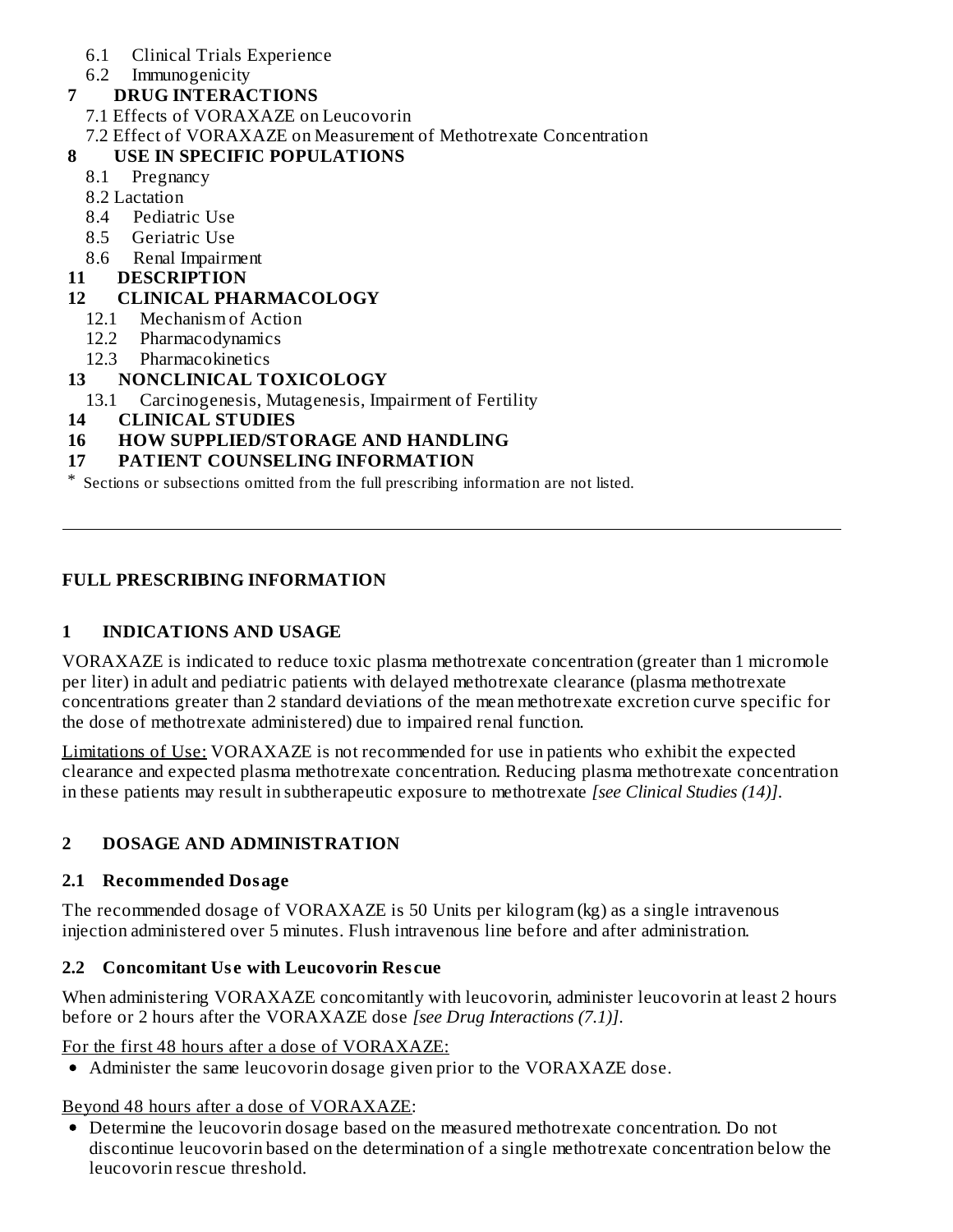Continue leucovorin until the methotrexate concentration has been maintained below the leucovorin rescue threshold for a minimum of 3 days.

Continue intravenous hydration and urinary alkalinization as indicated.

When measuring methotrexate concentrations following a VORAXAZE dose, a chromatographic method is preferred over an immunoassay *[see Warnings and Precautions (5.2)]*.

#### **2.3 Preparation**

Reconstitute the contents of the vial with 1 mL of 0.9% Sodium Chloride Injection, USP.

Roll and tilt the vial gently to mix. Do not shake.

Inspect the vial and discard VORAXAZE if the solution is not clear, colorless, and free of particulate matter.

Use reconstituted VORAXAZE immediately or store under refrigeration at 36 $\degree$  to 46 $\degree$ F (2 $\degree$  to 8 $\degree$ C) for up to 4 hours if not used immediately. VORAXAZE contains no preservative and is supplied as a single-dose vial. Discard any unused product.

## **3 DOSAGE FORMS AND STRENGTHS**

For Injection: 1,000 Units as a white lyophilized powder in a single-dose vial for reconstitution.

## **4 CONTRAINDICATIONS**

None.

## **5 WARNINGS AND PRECAUTIONS**

## **5.1 Serious Hypers ensitivity Reactions**

Serious hypersensitivity reactions occurred in less than 1% of patients [*see Adverse Reactions (6.1)*].

## **5.2 Interference with Immunoassay Measurements of Methotrexate**

DAMPA (4-deoxy-4-amino- $N^{10}$ - methylpteroic acid), an inactive metabolite of methotrexate formed following VORAXAZE administration, interferes with the measurement of methotrexate concentration using immunoassays. This interference results in an overestimation of the methotrexate concentration. Based on the half-life of DAMPA (about 9 hours), VORAXAZE may interfere with the measurement of methotrexate concentration for up to 48 hours following a VORAXAZE dose *[see Clinical Pharmacology (12.1)*].

When measuring methotrexate concentration following a VORAXAZE dose, a chromatographic method is preferred over an immunoassay.

# **6 ADVERSE REACTIONS**

The following clinically significant adverse reactions are described elsewhere in the labeling:

Serious Hypersensitivity Reactions *[Warnings and Precautions (5.1)].*

## **6.1 Clinical Trials Experience**

Because clinical trials are conducted under controlled but widely varying conditions, adverse reaction rates observed in clinical trials of VORAXAZE cannot be directly compared to rates in the clinical trials of other drugs and may not reflect the rates observed in practice.

The evaluation of adverse reactions in patients who received VORAXAZE was confounded, because patients had toxic plasma methotrexate concentration due to prolonged methotrexate clearance, which is associated with myelosuppression, mucositis, acute hepatitis, and renal dysfunction and failure.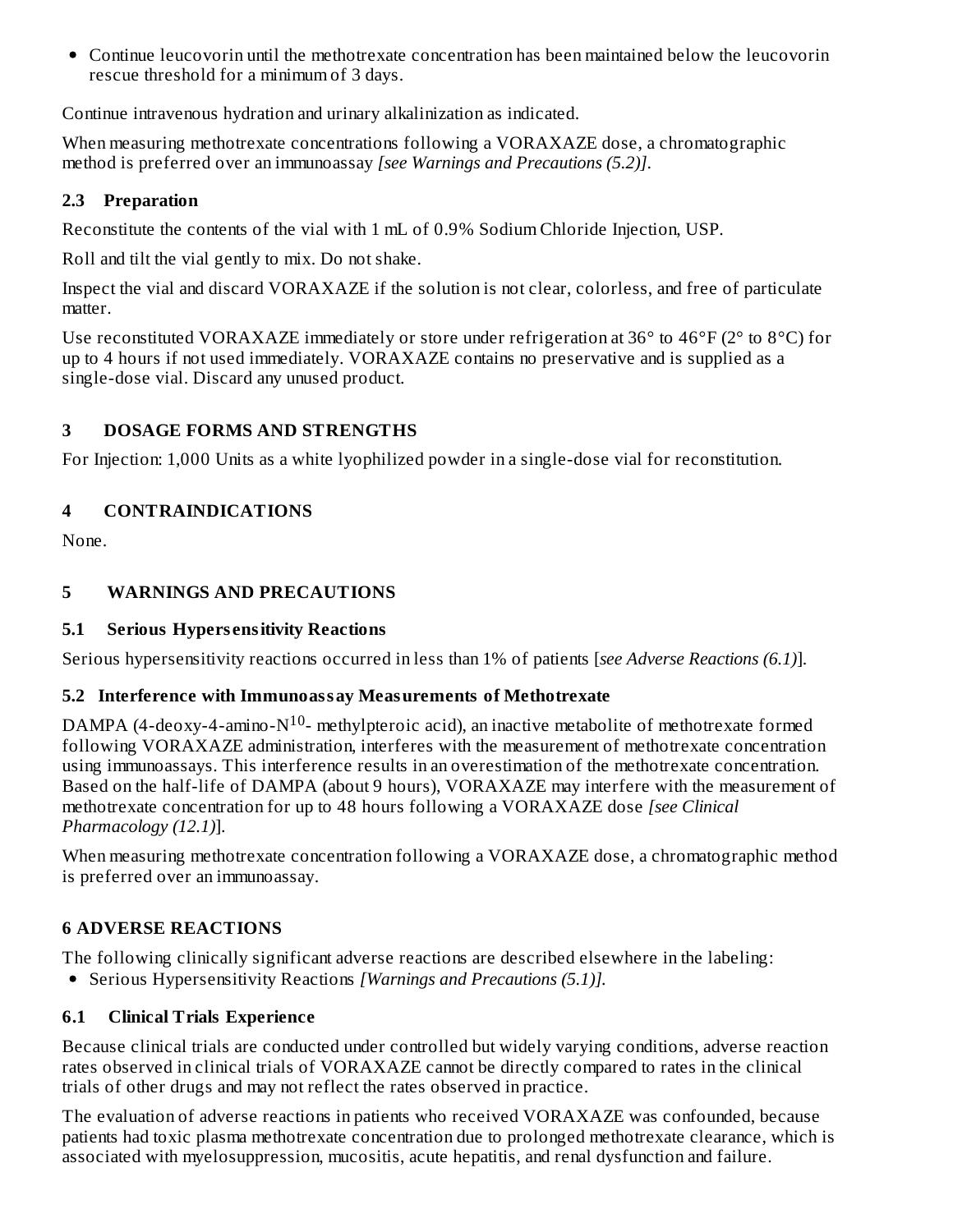The safety of VORAXAZE is based on data from 290 patients who were enrolled in Study 1 or Study 2, two single-arm, open-label, multicenter studies conducted in patients who had markedly delayed methotrexate clearance due to impaired renal function. Patients with osteosarcoma were eligible for these studies if the plasma methotrexate concentration was >50 µmol/L at 24 hours, >5 µmol/L at 48 hours, or  $\geq$  standard deviations above the mean methotrexate elimination curve at least 12 hours after methotrexate administration; and there was a ≥2-fold increase in serum creatinine above baseline. All other patients were eligible for these studies if the plasma methotrexate concentration was  $>$ 10 µmol/L more than 42 hours after the start of the methotrexate or the plasma methotrexate concentration was  $>2$ standard deviations above the mean methotrexate excretion curve at least 12 hours following methotrexate; and the serum creatinine was >1.5 times the upper limit of normal (ULN) or the creatinine clearance (CLcr) was <60 mL/min at least 12 hours following methotrexate administration.

Safety data was available for 149 patients enrolled in Study 1. The protocol specified that patients with pre-VORAXAZE methotrexate concentration >100 μmol/L were to receive a second VORAXAZE dose 48 hours after the first dose; that patients continue receiving intravenous hydration, urinary alkalinization and leucovorin; and that leucovorin administration be adjusted to ensure that it was not administered within 2 hours before or after a VORAXAZE dose. VORAXAZE-related adverse reactions were collected on a flow sheet with a daily log of adverse reactions characterized as "glucarpidase toxicity". Additional safety information was collected from clinical records submitted by treating physicians. This safety information was abstracted and categorized using the National Cancer Institute (NCI) Common Terminology Criteria for Adverse Events (CTCAE) version 3. One (n=106) or 2 (n= 30) doses of VORAXAZE were administered; the number of doses was not specified for 13 patients. Doses ranged from 18 Units/kg to 98 Units/kg, with a median dose of 49 Units/kg. The median age was 18 years (1 month to 85 years); 63% were male; and the underlying malignancies were osteosarcoma/sarcomas in 32% and leukemia or lymphoma in 63% of patients.

Safety data was available for 141 patients enrolled in Study 2. The protocol did not specify the criterion for allowing patients to receive a second VORAXAZE dose. The protocol specified that patients continue receiving intravenous hydration, urinary alkalinization and leucovorin and that leucovorin administration be adjusted to ensure that it was not administered within 2 hours before or after VORAXAZE. VORAXAZE-related adverse reactions were collected and severity was graded according to NCI CTCAE version 3. One  $(n=122)$  or 2  $(n=18)$  doses of VORAXAZE were administered; the number of doses was not specified for 1 patient. Doses ranged from 6 Units/kg to 189 Units/kg, with a median dose of 50 Units/kg. The median age was 17 years (6 months to 85 years); 64% were male; and the underlying malignancies were osteogenic sarcoma in 32% and leukemia or lymphoma in 62% of patients.

Among the 290 patients, 8 deaths occurred within 30 days of VORAXAZE exposure that were not related to progressive disease.

The most common adverse reactions (reported in >1%) were paresthesia, flushing, and nausea and/or vomiting. Table 1 summarizes select adverse reactions; adverse reactions likely associated with toxic methotrexate plasma concentrations, such as hematological, renal and hepatic adverse reactions, were not included in this table.

#### **Table 1: Select Advers e Reactions Occurring in Patients Receiving VORAXAZE in Study 1 and Study 2**

| <b>Adverse Reaction</b> | <b>VORAXAZE</b><br>$N = 290$ |  |
|-------------------------|------------------------------|--|
|                         | Grades 1 and $2^2$ (%)       |  |
| Paresthesia             |                              |  |
| Flushing <sup>1,2</sup> |                              |  |
| Nausea/Vomiting         |                              |  |
| Headache                |                              |  |
| Hypotension             |                              |  |
| <b>Blurred Vision</b>   | $\leq$ 1                     |  |
| Diarrhea                | <1                           |  |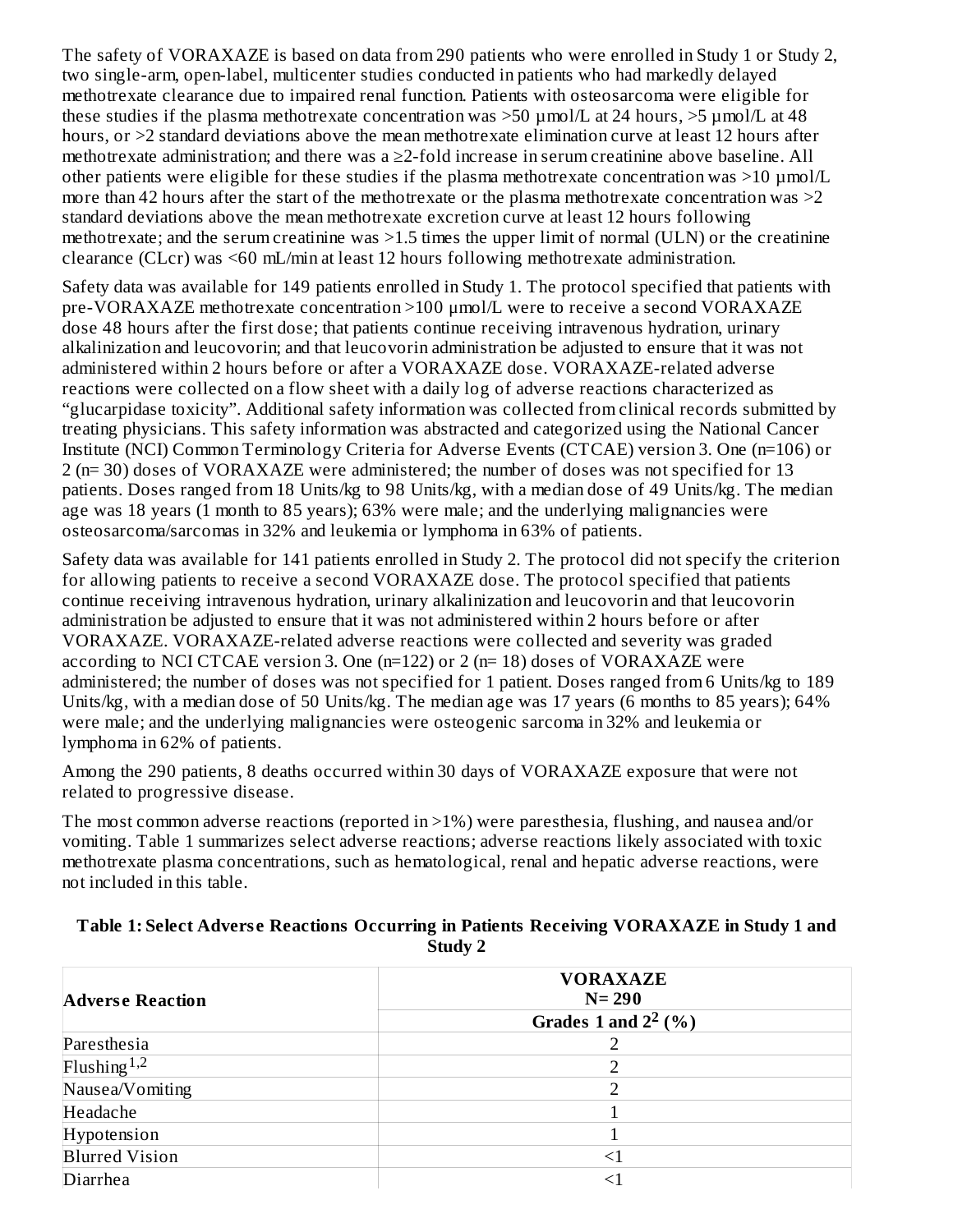| Hypersensitivity                   |  |
|------------------------------------|--|
| Hypertension                       |  |
| Rash                               |  |
| Throat irritation/Throat tightness |  |
| Tremor                             |  |

 $1$  This incidence includes the following terms: flushing, feeling hot, burning sensation.

<sup>2</sup> One of these reactions was classified as Grade 3.

#### **6.2 Immunogenicity**

As with all therapeutic proteins, there is potential for immunogenicity. The detection of antibody formation is highly dependent on the sensitivity and specificity of the assay. Additionally, the observed incidence of antibody (including neutralizing antibody) positivity in an assay may be influenced by several factors, including assay methodology, sample handling, timing of sample collection, concomitant medications, and underlying disease. For these reasons, comparison of incidence of antibodies in the studies described below with the incidence of antibodies in other studies or to other glucarpidase products may be misleading.

In clinical trials, 121 patients who received one (n=99), 2 (n=21), or 3 (n=1) doses of VORAXAZE were evaluated for anti-glucarpidase antibodies. Twenty-five of these 121 patients (21%) had detectable antiglucarpidase antibodies following VORAXAZE administration, of which 19 received 1 dose of VORAXAZE and 6 received 2 doses of VORAXAZE. Antibody titers were determined using a bridging enzyme-linked immunosorbent assay (ELISA) for anti- glucarpidase antibodies.

Neutralizing antibodies were detected in 11 of the 25 patients who tested positive for anti- glucarpidase binding antibodies. Eight of these 11 patients had received a single dose of VORAXAZE; however, the development of neutralizing antibodies may be underreported due to lack of assay sensitivity.

## **7 DRUG INTERACTIONS**

## **7.1 Effects of VORAXAZE on Leucovorin**

VORAXAZE can decrease leucovorin concentration, which may decrease the effect of leucovorin rescue unless leucovorin is dosed as recommended *[see Dosage and Administration (2.2), Clinical Pharmacology (12.3)]*.

VORAXAZE may also reduce the concentrations other folate analogs or folate analog metabolic inhibitors.

## **7.2 Effect of VORAXAZE on Measurement of Methotrexate Concentration**

DAMPA (4-deoxy-4-amino-N10- methylpteroic acid), an inactive metabolite of methotrexate formed following VORAXAZE administration, interferes with the measurement of methotrexate concentration using immunoassays. This interference results in an overestimation of the methotrexate concentration. Based on the half-life of DAMPA, VORAXAZE may interfere with the measurement of methotrexate concentrations for approximately 48 hours following a VORAXAZE dose *[see Warnings and Precautions (5.2)]*.

When measuring methotrexate concentration following a VORAXAZE dose, a chromatographic method is preferred over an immunoassay.

## **8 USE IN SPECIFIC POPULATIONS**

## **8.1 Pregnancy**

#### Risk Summary

There are no available data on VORAXAZE use in pregnant women or animal reproduction studies to evaluate for a drug-associated risk of major birth defects, miscarriage or adverse maternal or fetal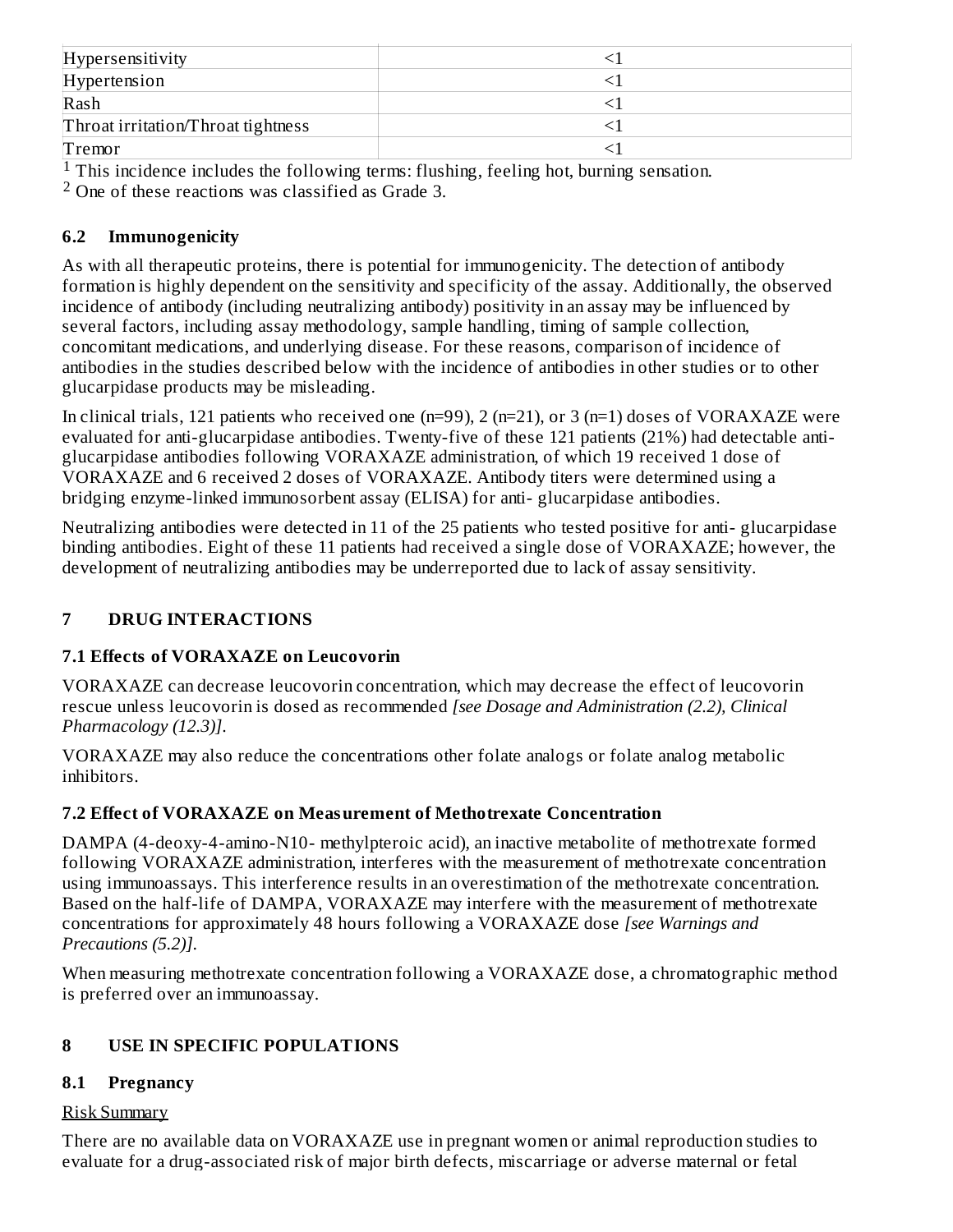outcomes.

VORAXAZE is administered in combination with methotrexate, which can cause embryo-fetal harm. Refer to methotrexate prescribing information for additional information.

In the U.S. general population, the estimated background risk of major birth defects and miscarriage in clinically recognized pregnancies is 2% to 4% and 15% to 20%, respectively.

#### **8.2 Lactation**

Risk Summary

There are no data on the presence of glucarpidase in human milk or its effects on the breastfed infant or on milk production.

VORAXAZE is administered in combination with methotrexate. Refer to methotrexate prescribing information for additional information.

## **8.4 Pediatric Us e**

The safety and effectiveness of VORAXAZE have been established in pediatric patients. Use of VORAXAZE for this indication is supported by evidence from a single-arm, open-label study in adult and pediatric patients 5 years of age and older with additional safety data in pediatric patients 1 to 17 years of age as described below.

Of the 22 patients in the efficacy dataset in Study 1, 12 were pediatric patients with ages ranging from 5 years to 16 years. Three of the 6 pediatric patients with a pre-VORAXAZE methotrexate concentration of 1 μmol/L to 50 μmol/L achieved a rapid and sustained clinically important reduction (RSCIR) in plasma methotrexate concentration, while none of the 6 pediatric patients with a pre-VORAXAZE methotrexate concentration >50 μmol/L achieved a RSCIR *[see Clinical Studies (14)]*.

One-hundred forty-seven pediatric patients from 1 month to 17 years received VORAXAZE in Study 1 and Study 2 *[see Adverse Reactions (6.1)]*. No overall differences in safety were observed between these patients and adult patients.

# **8.5 Geriatric Us e**

Of the total number of 290 patients in clinical studies of VORAXAZE, 15% were 65 and over, while 4% were 75 and over. No overall differences in safety or effectiveness were observed between these patients and younger adult patients.

# **8.6 Renal Impairment**

A study of the pharmacokinetics of glucarpidase in the absence of methotrexate in 4 subjects with severe renal impairment (CLcr <30 mL/min) showed that the mean pharmacokinetic parameters were similar to those observed in healthy subjects.

On this basis, no dose adjustment of VORAXAZE is recommended for patients with renal impairment *[see Clinical Pharmacology (12.3)].*

# **11 DESCRIPTION**

Glucarpidase is a carboxypeptidase produced by recombinant DNA technology in genetically modified *Escherichia coli.* Glucarpidase is a 390-amino acid homodimer protein with a molecular weight of 83 kDa. Each potency Unit corresponds to the enzymatic cleavage of 1 µmol/L of methotrexate per minute at 37°C.

VORAXAZE (glucarpidase) for injection, for intravenous use is supplied as a sterile, preservativefree, white lyophilized powder in single-dose vials. Each vial contains 1,000 Units of glucarpidase, lactose monohydrate (10 mg), Tris-HCl (0.6 mg) and zinc acetate dihydrate (0.002 mg).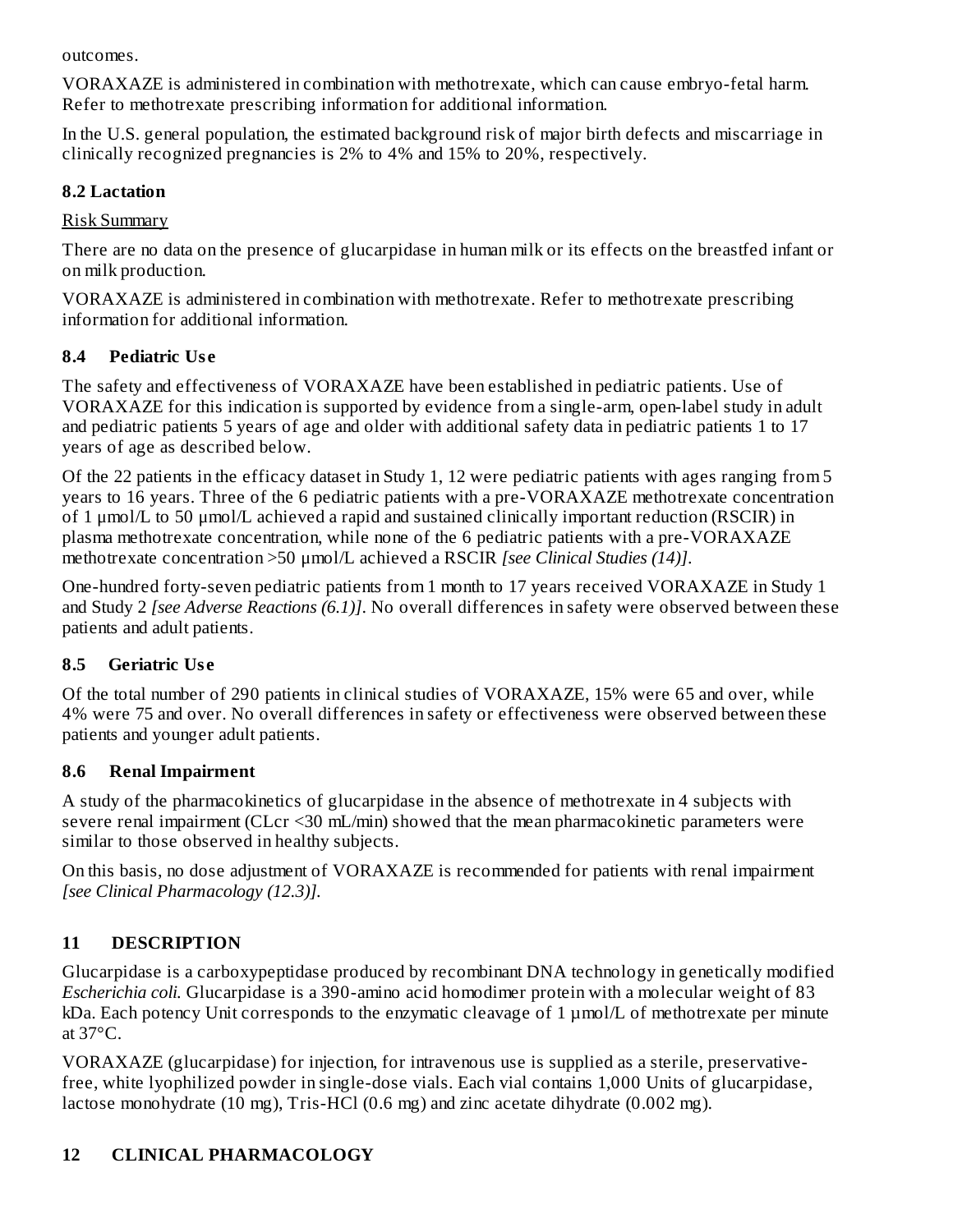#### **12.1 Mechanism of Action**

Glucarpidase is a recombinant bacterial enzyme that hydrolyzes the carboxyl- terminal glutamate residue from folic acid and classical antifolates such as methotrexate.

Glucarpidase converts methotrexate to its inactive metabolites 4-deoxy-4-amino- $N^{10}$ - methylpteroic acid (DAMPA) and glutamate. VORAXAZE provides an alternate non-renal pathway for methotrexate elimination in patients with renal dysfunction during high-dose methotrexate treatment.

#### **12.2 Pharmacodynamics**

Following administration of VORAXAZE 50 Units/kg to patients in Study 1, methotrexate concentration measured by a chromatographic method was reduced by  $\geq$  97% within 15 minutes in all 22 treatmentevaluable patients and was maintained at a > 95% reduction up to 8 days in 20 of the 22 patients *[see Clinical Studies (14)]*.

#### **12.3 Pharmacokinetics**

The pharmacokinetics of glucarpidase in the absence of methotrexate were studied in 8 healthy subjects following VORAXAZE 50 Units/kg administered as an intravenous injection over 5 minutes. Serum glucarpidase activity levels were measured by an enzymatic assay and serum total glucarpidase concentrations were measured by ELISA. The mean  $C_{max}$  was 3.3  $\mu$ g/mL and the mean area under the curve ( $\rm AUC_{0\text{-}INF}$ ) was 23.3  $\mu$ g·h/mL. The pharmacokinetic parameters derived from the serum total glucarpidase concentrations were similar to those generated by serum glucarpidase activity levels except for elimination half-life as described below.

#### Distribution

The mean volume of distribution  $(V_d)$  was 3.6 L.

#### **Elimination**

Serum glucarpidase activity levels declined with a mean elimination half-life  $(t_{1/2})$  of 5.6 hours and serum total glucarpidase concentration declined with a mean elimination half-life of 9 hours. The mean systemic clearance (CL) was 7.5 mL/min.

#### Specific Populations

#### *Patients with Renal Impairment*

The pharmacokinetics of glucarpidase in the absence of methotrexate were studied in 4 subjects with severe renal impairment (CLcr <30 mL/min). Following a dose of VORAXAZE of 50 Units/kg, the mean pharmacokinetic parameters were similar to those observed in healthy subjects except for a longer halflife of 8.2 hours in subjects with severe renal impairment as compared to 5.6 hours in healthy subjects using an enzymatic assay to measure serum glucarpidase activity levels.

#### Drug Interaction Studies

In patients with cancer receiving high-dose methotrexate ( $\geq 1$  g/m<sup>2</sup>) and leucovorin rescue, a VORAXAZE dose of 50 Units/kg administered intravenously 2 hours before leucovorin, reduced (6S) leucovorin  $\mathrm{AUC_{0-3h}}$  by 33% and  $\mathrm{C_{max}}$  by 52% and reduced its active metabolite (6S)-5methyltetrahydrofolate  $\text{AUC}_{0-3h}$  by 92% and  $\text{C}_{\text{max}}$  by 93% *[see Drug Interactions (7.1)]*.

# **13 NONCLINICAL TOXICOLOGY**

## **13.1 Carcinogenesis, Mutagenesis, Impairment of Fertility**

Glucarpidase has not been evaluated in animals for carcinogenic or mutagenic potential or for impairment of fertility.

## **14 CLINICAL STUDIES**

The efficacy of VORAXAZE was evaluated in a subset of 22 patients enrolled in Study 1 (NCT00001298), a single-arm, open-label study in patients who had markedly delayed methotrexate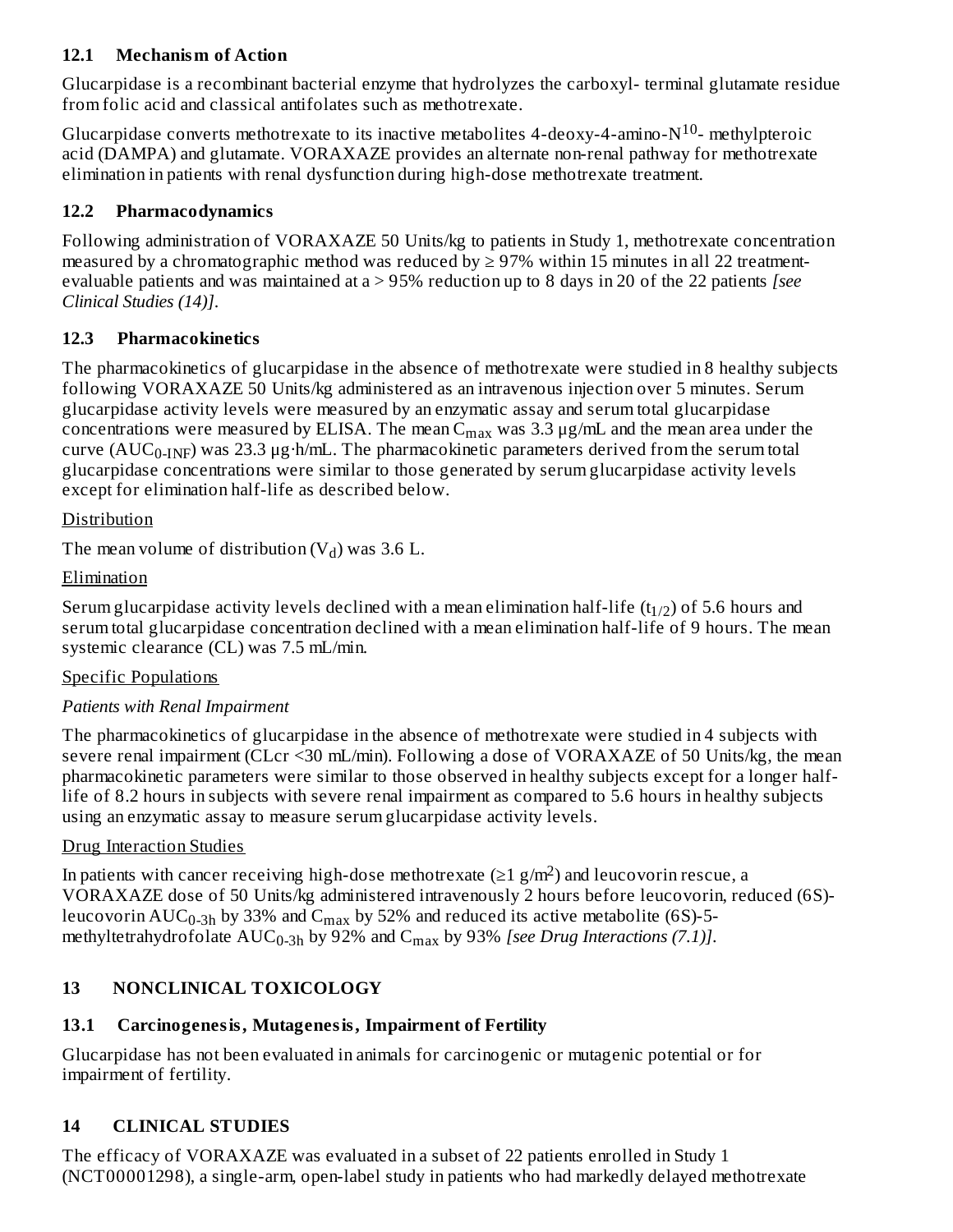clearance (defined as more than 2 standard deviations greater than the mean excretion curve for methotrexate) due to impaired renal function. All patients received VORAXAZE 50 Units/kg as an intravenous injection over 5 minutes; those patients with pre-VORAXAZE methotrexate concentration >100 μmol/L were to receive a second dose of VORAXAZE 48 hours after the first dose. The protocol specified that patients continue receiving intravenous hydration, urinary alkalinization and leucovorin and that leucovorin administration be adjusted to ensure that it was not administered within 2 hours before or after VORAXAZE. These 22 patients had a pre-VORAXAZE methotrexate concentration >1 μmol/L and both pre- and post-treatment plasma samples available for determination of methotrexate concentration by a chromatographic method. The main outcome measure was the proportion of patients who achieved a rapid and sustained clinically important reduction (RSCIR) in plasma methotrexate concentration, defined as an attainment of plasma methotrexate concentration ≤1 μmol/L at 15 minutes that was sustained for up to 8 days following the initial injection.

The median age was 15.5 years (5 to 84 years); 59% were male; and the most common underlying cancers were osteogenic sarcoma (50%) and leukemia or lymphoma (45%).

Ten of the 22 patients achieved a RSCIR [45% (95% CI: 27%, 65%)]. Of the 12 patients who failed to achieve RSCIR, 5 patients (23%) attained a transient plasma methotrexate concentration ≤1 μmol/L. In these 5 patients, the median increase of plasma methotrexate concentration from their nadir was 1.4 μmol/L  $(0.3$  to 2.5 μmol/L).

Table 2 summarizes the results of RSCIR and exploratory analyses following the first dose of VORAXAZE. An exploratory analysis in subgroups determined by pre-VORAXAZE methotrexate concentration suggests that the likelihood of attaining a RSCIR following the first VORAXAZE dose correlates with the pre-VORAXAZE methotrexate concentration. An additional exploratory analysis showed that all 9 patients with pre-VORAXAZE methotrexate concentration >50 μmol/L achieved >95% reduction in methotrexate concentration for up to 8 days following the first VORAXAZE dose although none of them achieved a RSCIR.

| <b>Pre-VORAXAZE</b><br><b>Methotrexate Concentration</b><br>(µmol/L) | <b>Patients</b><br>n | <b>Patients Achieving</b><br><b>RSCIR</b><br>n(%) | Patients with >95% Rapid Reduction in<br><b>Methotrexate Concentration and</b><br><b>Maintained up to 8 Days</b><br>n(%) |
|----------------------------------------------------------------------|----------------------|---------------------------------------------------|--------------------------------------------------------------------------------------------------------------------------|
|                                                                      | 22                   | 10 (45%)                                          | 20 (91%)                                                                                                                 |
| $>1$ to $\leq 50$                                                    | 13                   | 10 (77%)                                          | 11 (85%)                                                                                                                 |
| $>50$ to ≤100                                                        |                      |                                                   | $2(100\%)$                                                                                                               |
| >100                                                                 |                      |                                                   | $7(100\%)$                                                                                                               |

**Table 2: Efficacy Results Following the First VORAXAZE Dos e in Study 1**

RSCIR: rapid and sustained clinically important reduction in methotrexate concentration.

#### Lack of Efficacy with a Second Dose of VORAXAZE

Six of the 7 patients with pre-first dose VORAXAZE methotrexate concentration >100 μmol/L received a second VORAXAZE dose of 50 Units/kg administered 48 hours after the first dose. Among them, none of the 4 patients with pre-second dose VORAXAZE methotrexate concentration >1 μmol/L achieved a RSCIR. The remaining 2 patients achieved a RSCIR, but their pre-second dose VORAXAZE methotrexate concentration were already ≤1 μmol/L.

#### Deaths Attributable to Methotrexate Toxicity

There are no controlled trials comparing VORAXAZE and supportive care to supportive care alone in patients with toxic plasma methotrexate concentration due to impaired renal function; therefore, there are no data regarding the effect of VORAXAZE on survival or toxic deaths due to methotrexate. VORAXAZE did not prevent fatal methotrexate toxicity in 3% of patients in the safety population.

# **16 HOW SUPPLIED/STORAGE AND HANDLING**

VORAXAZE (glucarpidase) for injection is supplied as a sterile, preservative-free white lyophilized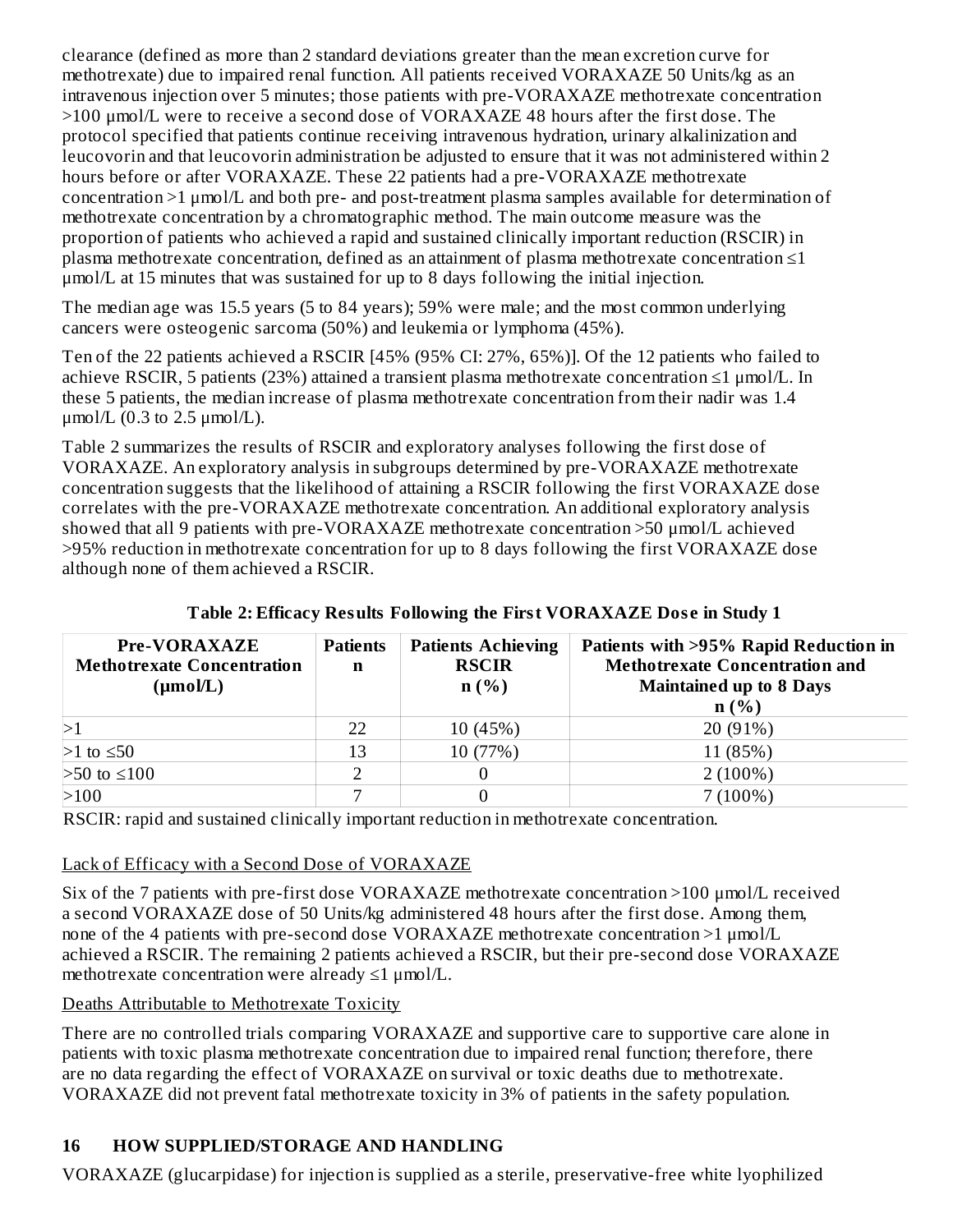powder in an individually packaged glass single-dose vial closed with a bromo butyl elastomeric stopper and blue flip-off seal.

1,000 Units of glucarpidase per vial (1 vial per carton) NDC 50633-210-11

Store VORAXAZE refrigerated at 36°F to 46°F (2°C to 8°C). Do not freeze. Do not use VORAXAZE after the expiration date on the vial.

## **17 PATIENT COUNSELING INFORMATION**

#### Serious Hypersensitivity Reactions

Inform patients that hypersensitivity reactions, including potentially serious reactions, may occur following a dose of VORAXAZE and to immediately report any signs and symptoms of infusion reactions *[see Warnings and Precautions (5.1)]*.

#### Administration

Inform patients of the importance of continued monitoring of plasma methotrexate concentration and renal function at the appropriate times after discharge from the hospital *[see Warnings and Precautions (5.2)]*.

Manufactured and distributed by: BTG International Inc. West Conshohocken, PA 19428

U.S. license 1861

VORAXAZE $^{\circledR}$  is a registered trademark of Protherics Medicines Development

Ltd. BTG and the BTG roundel logo are registered trademarks of BTG International Ltd.

#### P21011D

#### **Package Label - Principal Display Panel - VORAXAZE Vial**



**Package Label - Principal Display Panel - VORAXAZE Carton**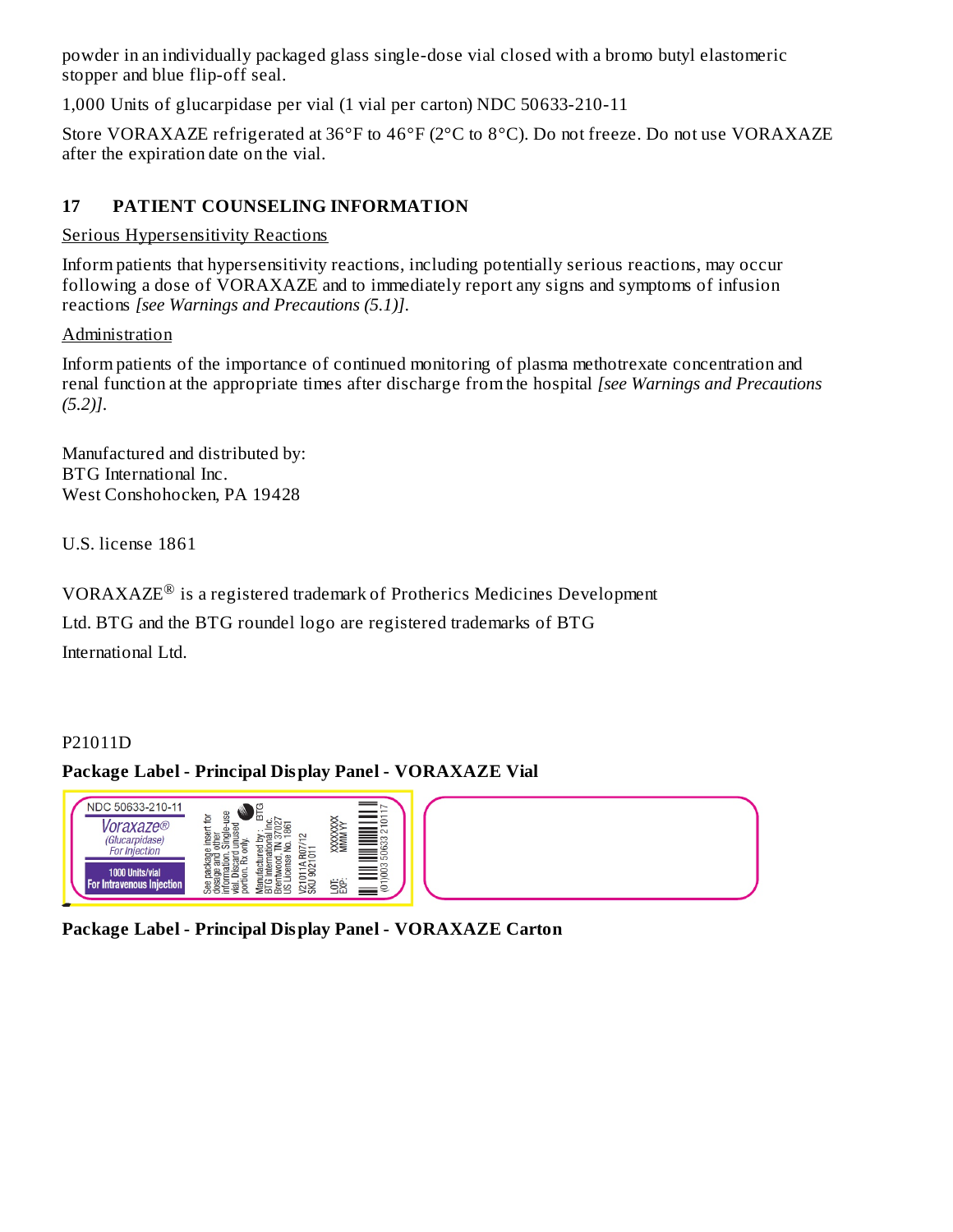

#### **VORAXAZE**

glucarpidase injection, powder, for solution

| <b>Product Information</b> |                         |                    |               |  |
|----------------------------|-------------------------|--------------------|---------------|--|
| Product Type               | HUMAN PRESCRIPTION DRUG | Item Code (Source) | NDC:50633-210 |  |
| Route of Administration    | <b>INTRAVENOUS</b>      |                    |               |  |

| <b>Active Ingredient/Active Moiety</b>                                    |                          |              |  |
|---------------------------------------------------------------------------|--------------------------|--------------|--|
| Ingredient Name                                                           | <b>Basis of Strength</b> | Strength     |  |
| <b>GLUCARPIDASE</b> (UNII: 2GFP9 BJD79) (GLUCARPIDASE - UNII:2GFP9 BJD79) | <b>GLUCARPIDASE</b>      | 1000 [USP'U] |  |
|                                                                           |                          |              |  |